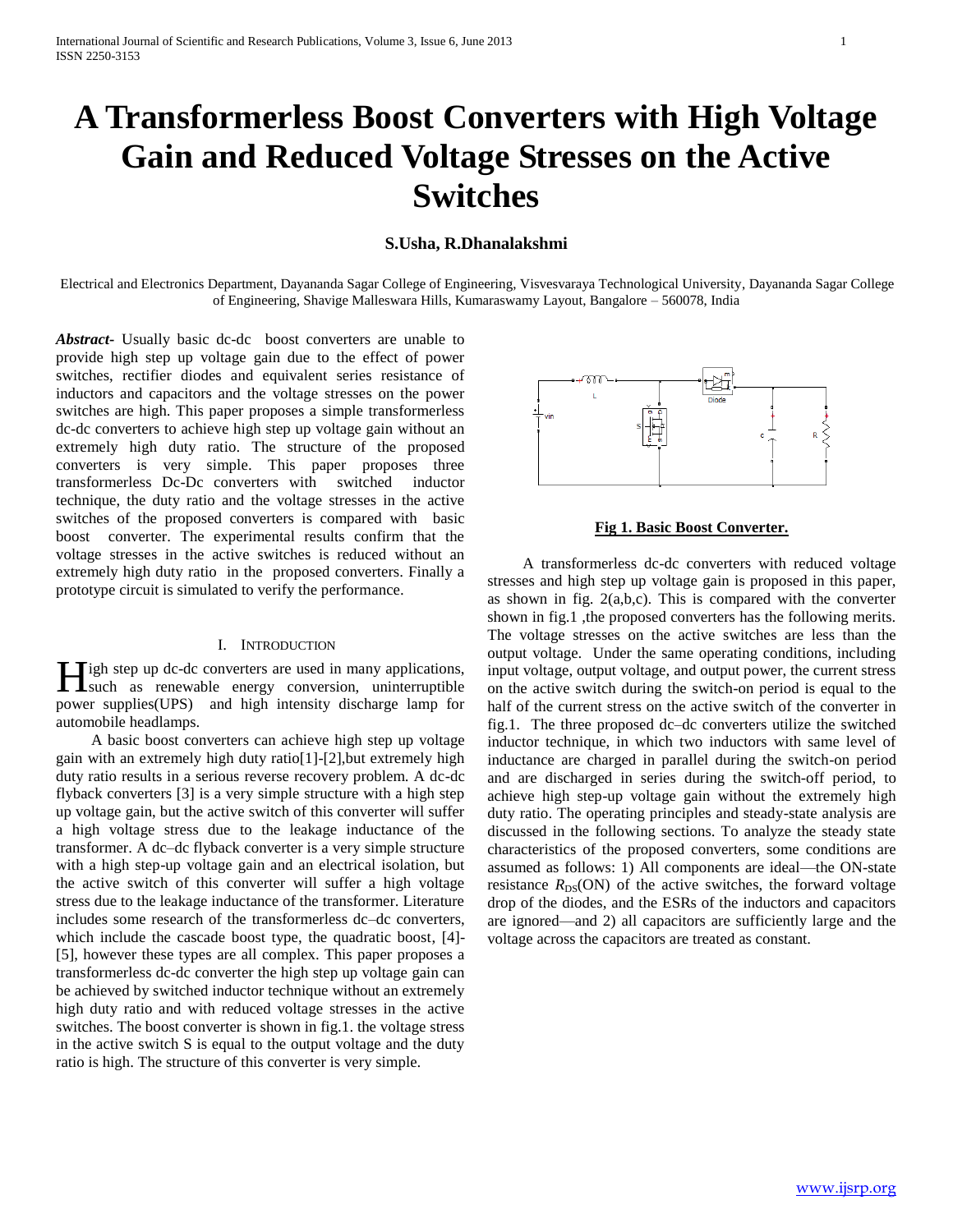

**Fig 2 . The proposed dc-dc converters. (a ) Converter 1. (b ) Converter II. (c) Converter III.**

## II. BASIC BOOST CONVERTER

 The fig.1 shows the circuit configuration of the basic boost converter.

The simulation results is given as follows.



Voltage across the switch S., V<sub>S1</sub>:100A/div



**Voltage and current in the diode.VD : 100A/div, ID :7A/div.**



**Inductor current IL : 7A/div.**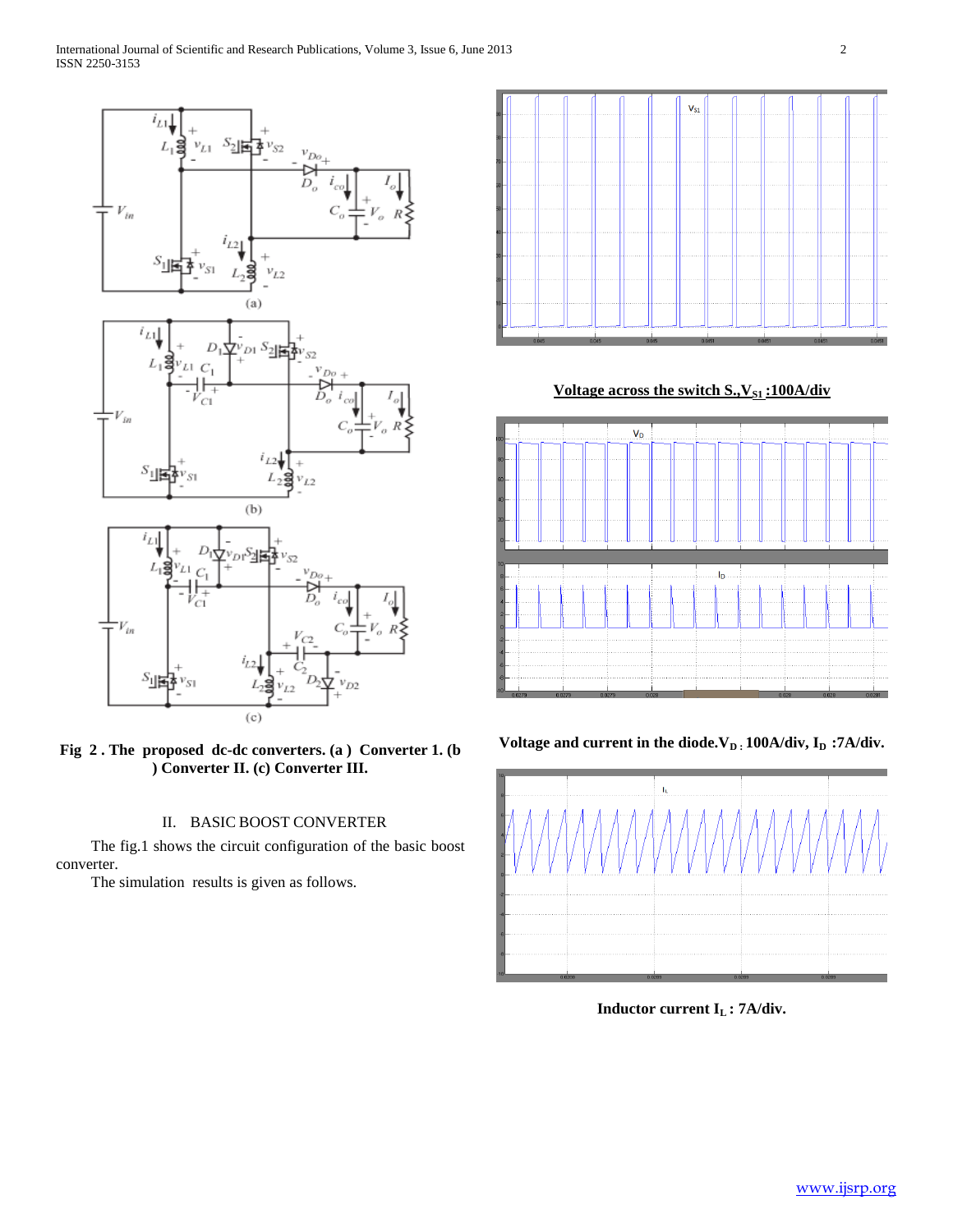

**Output voltage V0 : 100V/div.**

 The simulation results confirm that the voltage across the switch is equal to the output voltage.

 $V_S = V_0$ 

#### III. PROPOSED CONVERTER I

 The fig. 3 shows the circuit configuration of the proposed converter 1 , which consists of two active switches S1 and S2, two inductors L1and L2, output diode and a output capacitor. Switches S1and S2 are controlled simultaneously by using one control signal.



 The operating principles and the steady state analysis of continuous conduction mode (CCM) are presented in detail as follows.

 The operating modes can be divided into two modes as mode 1 and mode 2.

 1) Mode 1-. During this time interval, switches *S*1 and *S*2 are turned on. The equivalent circuit is shown in Fig. 4(a). Inductors *L*1 and *L*2 are charged in parallel from the dc source, and the energy stored in the output capacitor *C*is released to the load. Thus, the voltages across *L*1 and *L*2 are given as,

$$
V_{L1} = V_{L2} = V_{in} \tag{1}
$$



 2) Mode 2 - During this time interval, *S*1 and *S*2 are turned off. The equivalent circuit is shown in Fig. 4(b). The dc source, *L*1, and *L*2 are series connected to transfer the energies to *C* and the load. Thus, the voltages across *L*1 and *L*2 are derived as,  $V_{L1}=V_{L2}=V_{in}-V_{o}/2$  (2)



 By using the volt–second balance principle on *L*1 and *L*2, the following equation can be obtained:

$$
\int_{0}^{DT_s} V_{\text{in}} dt + \int_{DT_s}^{T_s} \frac{V_{\text{in}} - V_o}{2} dt = 0.
$$
 (3)

By simplifying (3), the voltage gain is given by

$$
M_{\text{CCM}} = \frac{V_o}{V_{\text{in}}} = \frac{1+D}{1-D}.
$$

 The simulation results of the proposed converter I is given as follows: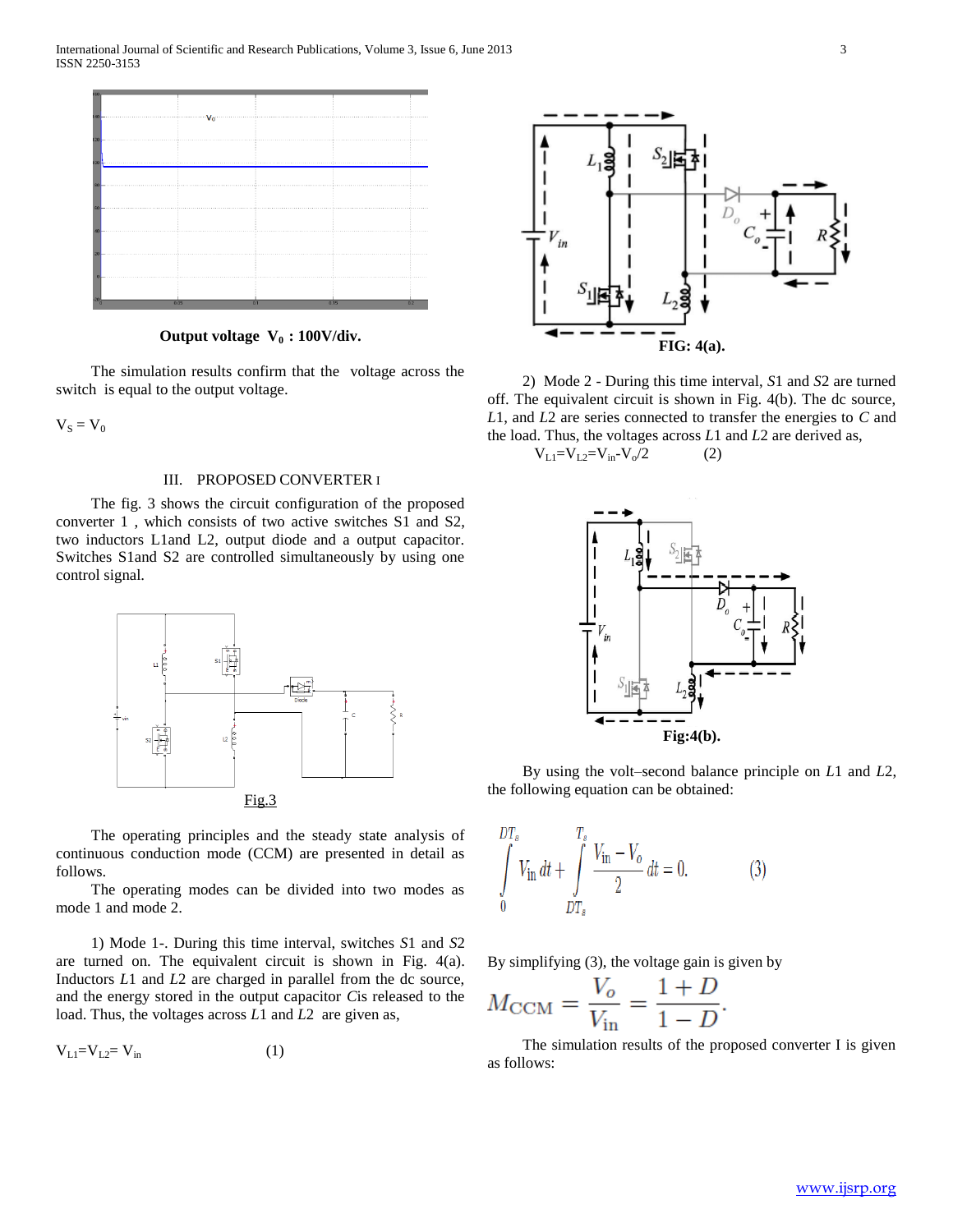

Voltages across the switches S1 and S2.V<sub>S1:</sub> 60V/div. V<sub>S2</sub> **:60V/div.**



Voltage across the diode.  $V<sub>D</sub>$  **: 110V/div.**  $V_{D} = V_{0} + V_{in}$ 



Output diode current.I<sub>D0</sub> : 3A/div.



**Inductor currents.IL1 :3A/div, IL2 : 3A/div.**

 The simulation results confirm that the voltage stresses across the switches S1, S2 is greatly reduced as compared to the basic boost converter.

$$
Vsl = Vs2 = \frac{V_o + V_{in}}{2}
$$

#### IV. PROPOSED CONVERTER II.

 The fig 5. Shows the circuit configuration of proposed converter II, which is the proposed converter I with one level voltage lift circuit. Thus the inductors L1 and L2with the same level of inductance are also adopted in this converter. Switches S1 and S2 are controlled simultaneously by one control signal.



**Fig: 5**

 The operating principles and the steady state analysis of continuous conduction mode(CCM) are presented in detail as follows.

 The operating modes can be divided into two modes as mode 1 and mode 2.

### Mode 1.

 During this interval S1 and S2 are turned on. The equivalent circuit is shown in fig .6(a). L1 and L2 are charged in parallel from the dc source and the energy stored in Co is released to the load. Moreover, capacitor C1 is charged from the dc source. Thus the voltages across L1,L2 and C1 are given as,

$$
V_{L1} = V_{L2} = V_{c1} = V_{in} \tag{4}
$$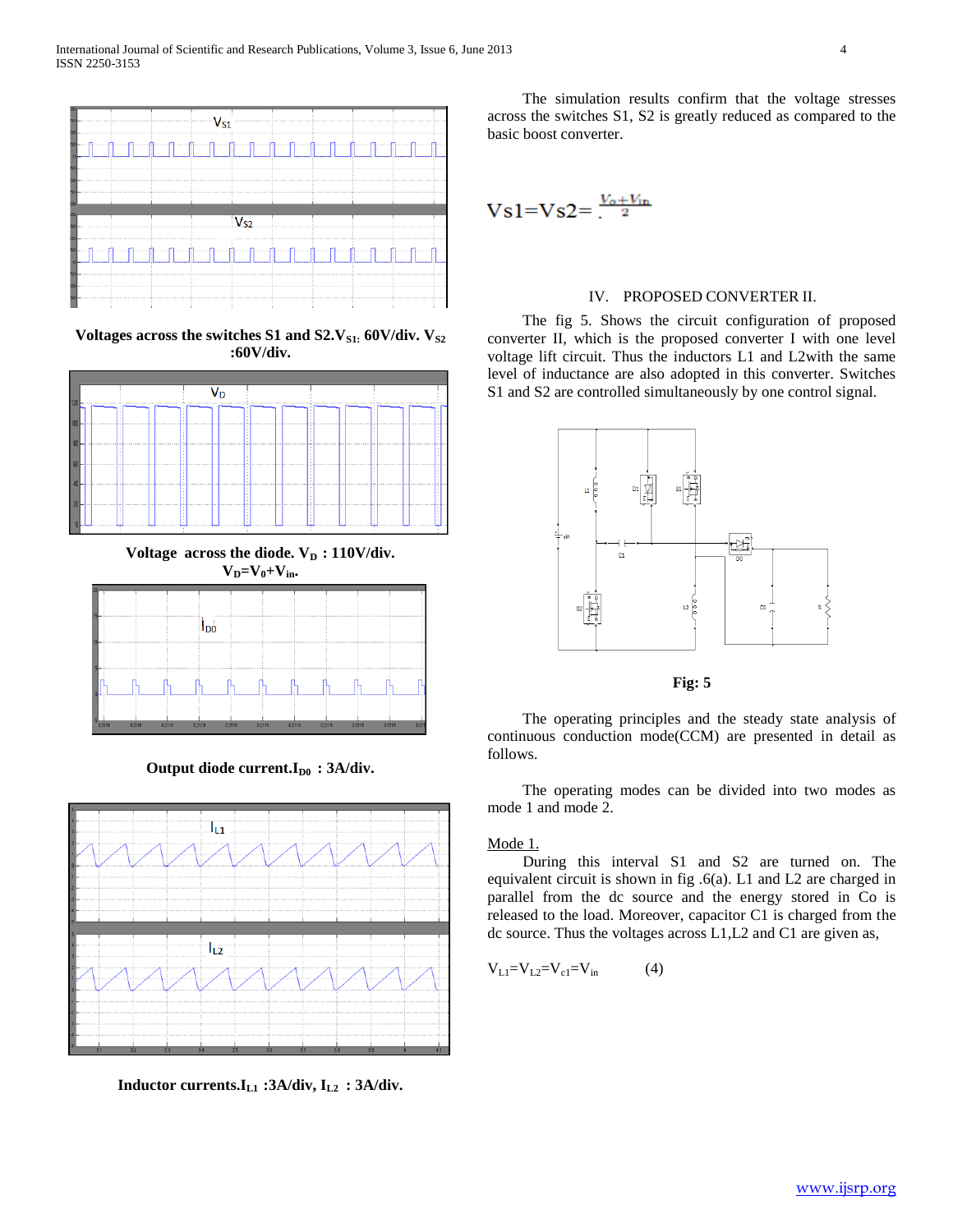

**Fig :6(a).**

## **Mode 2.**

 During this interval S1 and S2 are turned off. The equivalent circuit is shown in fig 6(b). The dc source L1,C1, and L2 are series connected to transfer the energies to Co and the load. Thus the voltages across L1 and L2 are derived as,



 By using volt-second balance principle on L1 and L2 , the following can be obtained:

$$
\int_{0}^{DT_{s}} V_{\text{in}} dt + \int_{DT_{s}}^{T_{s}} \frac{2V_{\text{in}} - V_{o}}{2} dt = 0.
$$
  
By simplifying (6), the voltage gain is given by. (6)

By simplifying (6), the v

$$
M_{\text{CCM}} = \frac{V_o}{V_{\text{in}}} = \frac{2}{1 - D}.
$$

 The simulation results of the proposed converter II is given as follows:



Voltages across the switches S1and S2.. V<sub>S1</sub>: 50V/div. **VS2 : 50v/div.**



Voltage and current in output diode.  $V_{D0}$ : 100V/div. **ID0 : 2.5A/div.**



**Inductor currents. IL1 : 2.5A/div. IL2 : 2.5A/div.**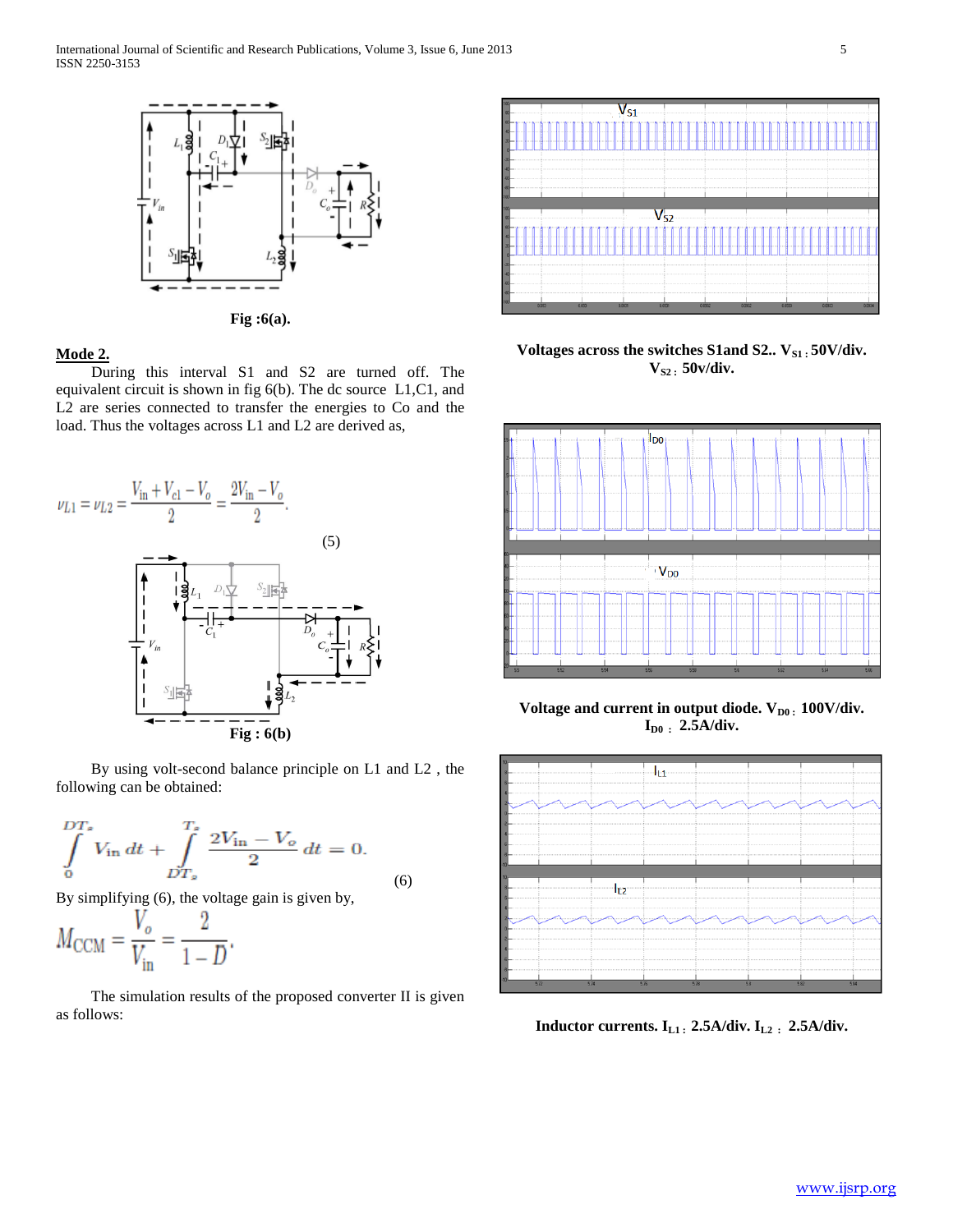

**Output voltage. V0 : 100V/div.**

 The simulation results confirm that the voltage stresses across the switches S1 and S2 is greatly reduced as compared to the proposed converter I and the basic boost converter.

$$
V_{S1} = V_{S2} = V_{D1} = \frac{V_o}{2}
$$
  

$$
V_{Do} = V_o.
$$

#### V. PROPOSED CONVERTER III.

 The fig.7 shows the circuit configuration of proposed converter III , which is the proposed converter I with two voltage-lift circuits. Thus , two inductors (L1 and L2) with the same level of inductance are also adapted in this converter. Switches S1 and S2 are controlled simultaneously by one control signal.



**Fig :7**

 The operating principles and the steady state analysis of continuous conduction mode(CCM) are presented in detail as follows.

 The operating modes can be divided into two modes as mode 1 and mode 2.

#### Mode 1.

 During this interval, S1 and S2 are turned on . The equivalent circuit is shown in fig 8(a). L1and L2 are charged in parallel from the dc source, and the energy stored in C0 is released to the load. Moreover capacitors C1 and C2 are charged from the dc source. Thus , the voltages across L2, L2 C1 and C2 are given as,

$$
\nu_{L1} = \nu_{L2} = V_{C1} = V_{C2} = V_{\text{in}}.
$$



(7)

**Fig :8(a)**

**Mode 2**

 During this time interval, S1 and S2 are turned off. The equivalent circuit is shown in fig.8(b). The dc source , L1,C1,C2, and L2 are series connected to transfer the energies to Co and the load. Thus the voltage across L1 and L2 are derived as follows,



 By using the volt-second balance principle on L1 and L2, the following can be obtained:

$$
\int_{0}^{DT_{s}} V_{\text{in}} dt + \int_{DT_{s}}^{T_{s}} \frac{3V_{\text{in}} - V_{o}}{2} dt = 0.
$$
\n(9)

By simplifying (9), the voltage gain is given by:

$$
M_{\text{CCM}} = \frac{V_o}{V_{\text{in}}} = \frac{3 - D}{1 - D}.
$$

www.ijsrp.org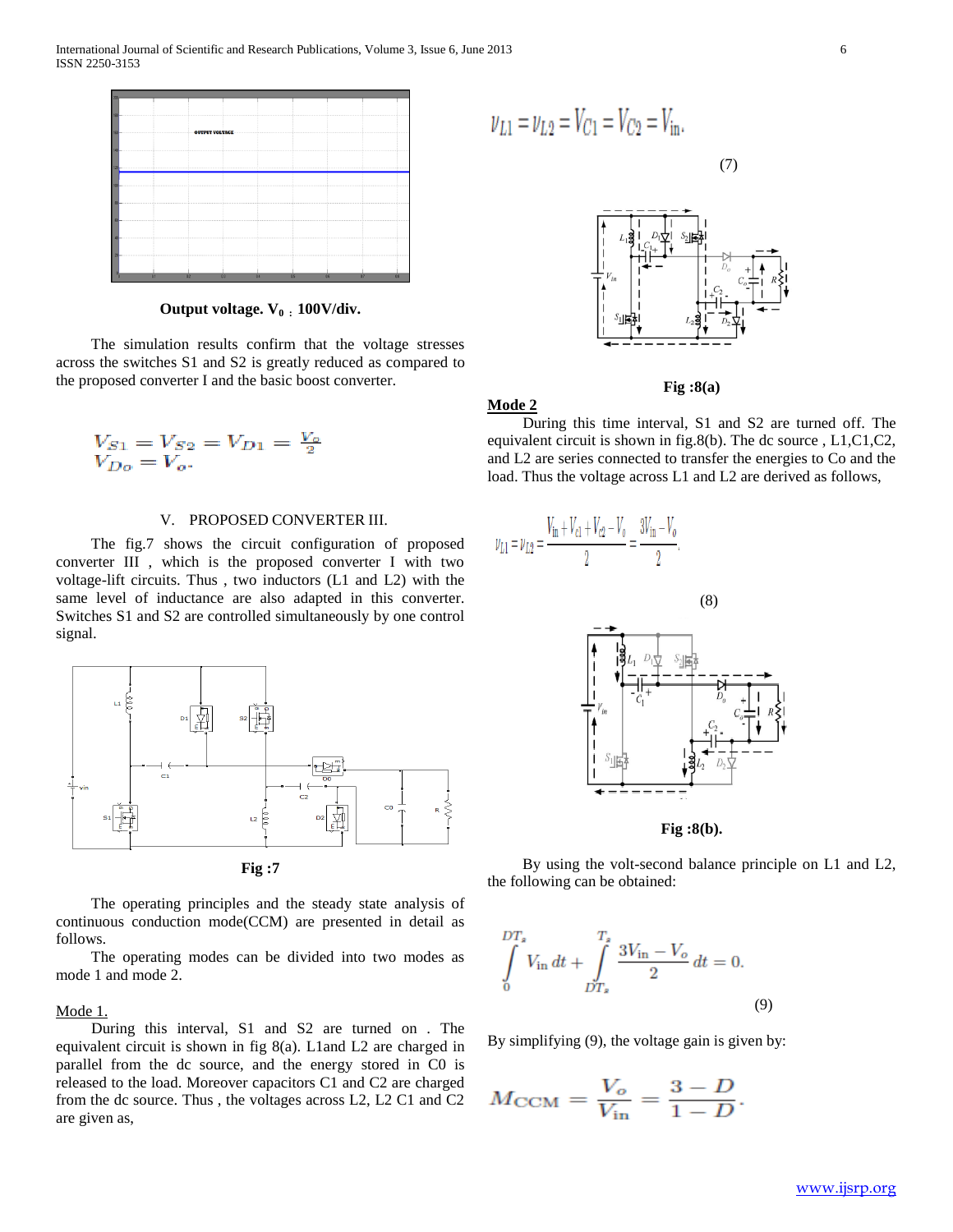International Journal of Scientific and Research Publications, Volume 3, Issue 6, June 2013 7 ISSN 2250-3153

 The simulation results of the proposed converter III is given as follows:



Voltages across the switches S1 and S2.V<sub>S1</sub>: 45v/div. V<sub>S2</sub>: **45v/div.**



Voltage and current in output diode.  $V_{D0}$ : 100V/div, **IDO : 2A/div.**



**Inductor currents. IL1 : 2A/div. IL2 : 2A/div.**



**Output voltage. V0 : 100V/div.**

 The simulation results confirm that the voltage stresses across the switches S1 and S2 is greatly reduced as compared to the proposed converter I and proposed converter II and the basic boost converter.

$$
V_{S1} = V_{S2} = V_{D1} = V_{D2} = \frac{V_o - V_{\text{in}}}{2}
$$
  

$$
V_{Do} = V_o - V_{\text{in}}.
$$

## VI. COMPARISON OF PROPOSED CONVERTERS AND BOOST CONVERTER.

 The voltage stresses on the active switch and the voltage gains of the boost converter and the proposed converters are summarized in Table I. The voltage stresses on the active switch of the three proposed converters are less than the voltage stress on the active switch of the boost converter, and thus, the active switches with low voltage ratings and low ON-state resistance levels  $R_{DS}(ON)$  can be selected.

## **TABLE I COMPARISON OF VOLTAGE GAIN AND VOLTAGE STRESS ON ACTIVE SWITCH FOR BOOST CONVERTER AND THREE PROPOSED CONVERTERS.**

|                        | $M_{CCM}$      | Voltage stress                                       |
|------------------------|----------------|------------------------------------------------------|
| Boost converter        | $1-D$          | V,                                                   |
| Proposed converter I   | $1+D$<br>$1-D$ | $V_o + V_{in}$                                       |
| Proposed converter II  | 2<br>$1-D$     | $\frac{V_o}{\sqrt{2}}$<br>$\overline{2}$             |
| Proposed converter III | $3-D$<br>$1-D$ | $V_{\scriptscriptstyle n}-V_{\scriptscriptstyle in}$ |